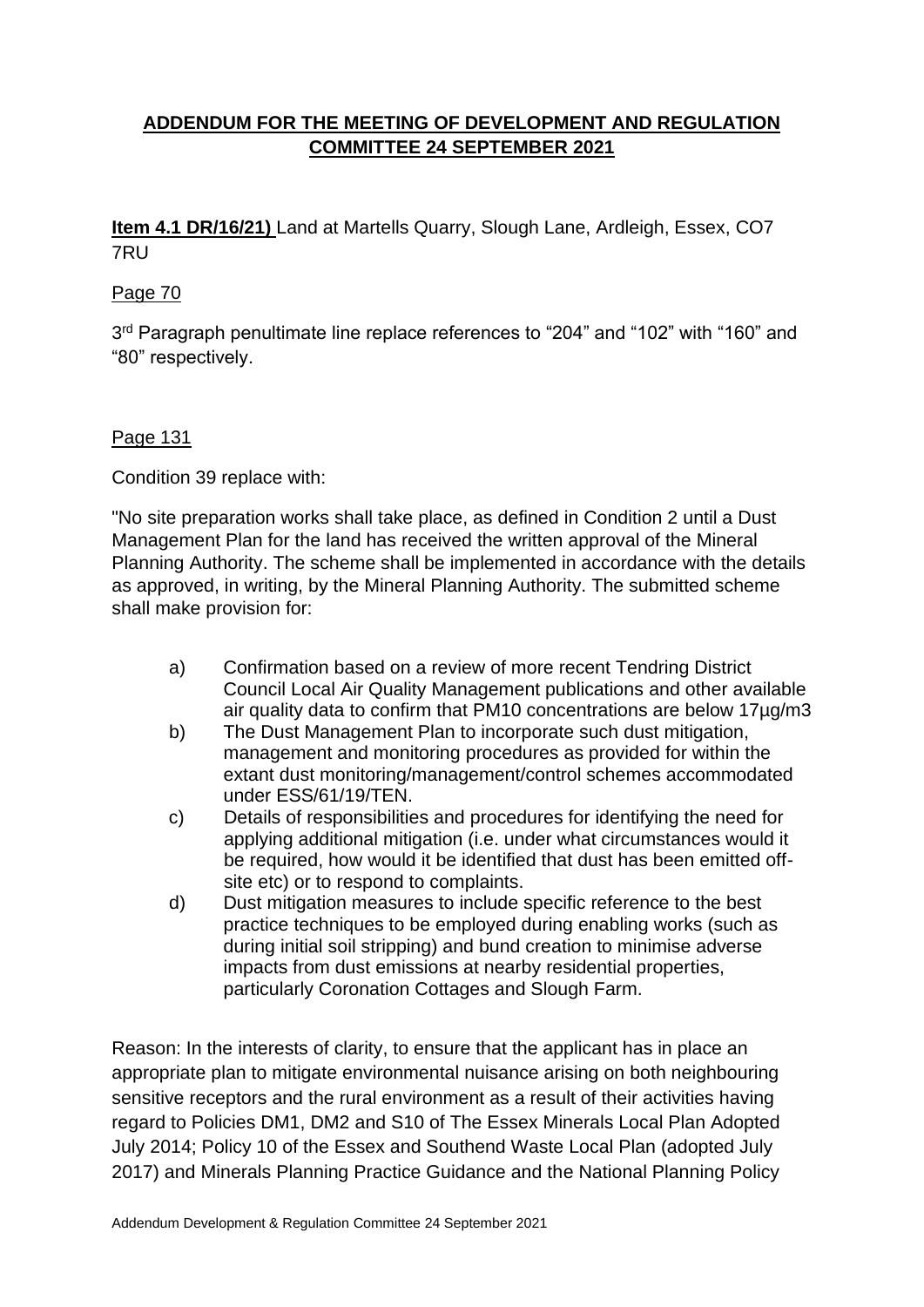Framework that seeks to ensure that suitable control is in place in respect of emissions".

**Item 4.1 (DR/17/21/)** Land adjacent to Chelmsford City Racecourse, Great Leighs, Chelmsford, CM3 1QP

Page 159

PROPOSAL

4<sup>th</sup> paragraph replace first sentence with:

The building would have a single pitched roof, with a maximum height of 12.12m.

## Page 160

PROPOSALS

4th paragraph replace the word "biogeneric" with biogenic

### Page 166

# **CONSULTATIONS**

Amend response from ENVIRONMENT AGENCY - 2<sup>nd</sup> paragraph first sentence should read "Incineration plants with a throughput of **less than** 3 tonnes/hour are regulated by the Local Authority under Schedule 13 …"

Page 168

# **CONSULTATIONS**

### Add additional response

GREAT NOTLEY PARISH COUNCIL (neighbouring Parish Council): Object –

• The Pyrolysis method of energy production is the burning of waste products in the absence of oxygen and it is noted that the by-product of the process is the generation of noxious gases and carbon. In view of the fact that both Braintree District Council and Chelmsford City Council have declared climate emergencies it would be thought that a process that has a by-product of carbon should not be encouraged and there is a concern as to potential

Addendum Development & Regulation Committee 24 September 2021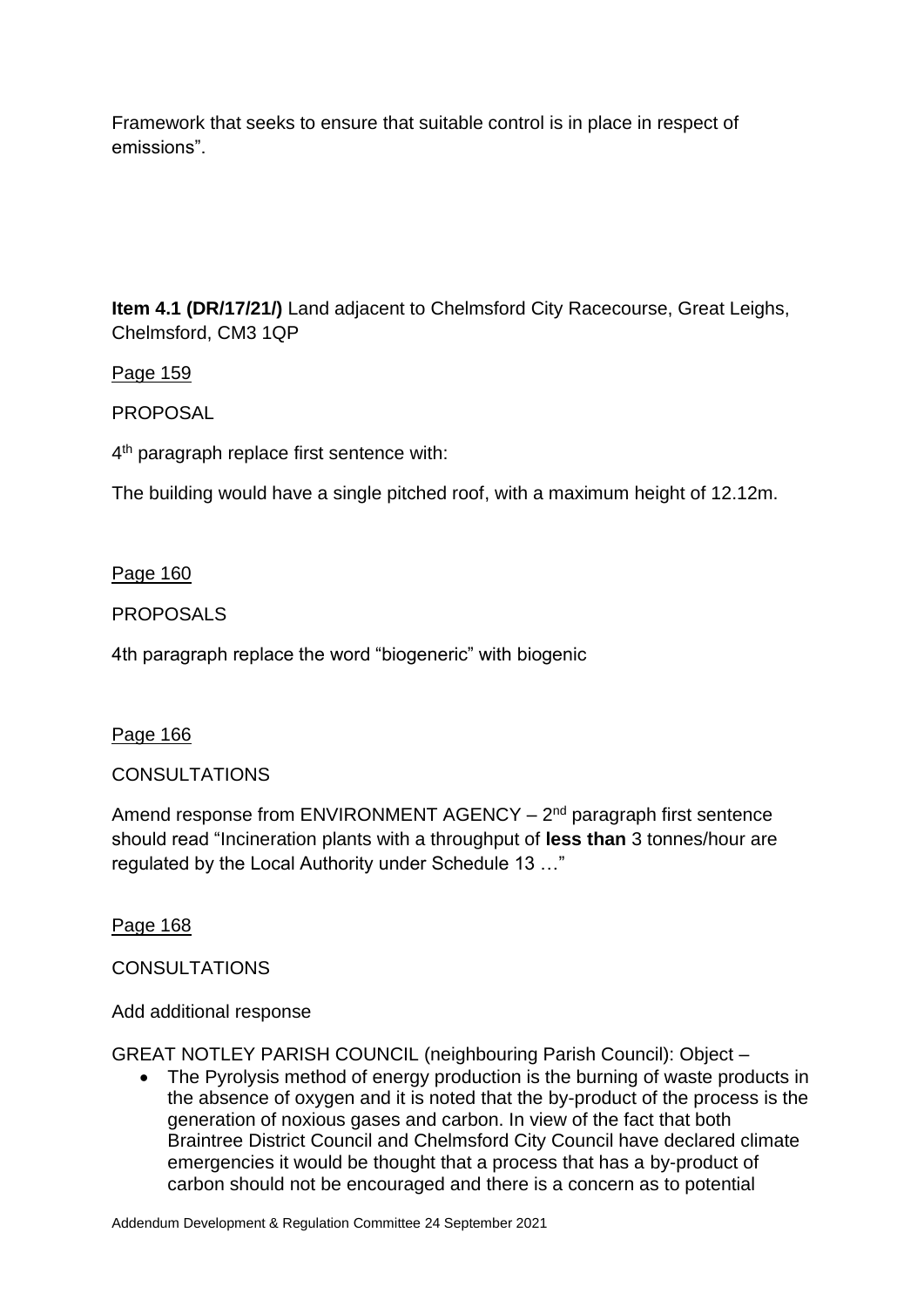pollution in the area in the event that there were to be an escape of noxious gases.

- The proposals would also increase traffic in the area
- The site is inappropriate due to its proximity to the racecourse which attracts many people both for racing and events and more particularly next to the densely populated residential area of Great Notley and that the impact of potential pollution and increased traffic would be of considerable detriment to the area.

Page 168

### REPRESENTATIONS

Delete first paragraph and replace with

3 properties were directly notified of the application. 1 letter of representation has been received from Chelmsford City Racecourse in support of the proposals, the points raised are summarised below. Although not directly consulted letters were also received from Braintree District Council, Black Notley Parish Council and Great Notley Parish Council which have been reported in the consultation section above.

Page 170

### APPRAISAL - NEED AND POLICY CONSIDERATIONS

4<sup>th</sup> paragraph replace the words "biogeneric" with "biogenic"

### Page 173

#### APPRAISAL - NEED AND POLICY CONSIDERATIONS

3<sup>rd</sup> paragraph add additional sentence. It is considered appropriate that since location for the facility is based on needing to have the pyrolysis plant close to future potential users, if these potential users do not materialise, that reuse of the land and building for other purposes should be subject to further consideration. Thus, it is considered that planning permission should be subject to a condition limiting the land and building to use associated with the pyrolysis plant.

#### Page 173

APPRAISAL – AIR QUALITY

2nd paragraph of this section add additional sentence after 1<sup>st</sup> sentence.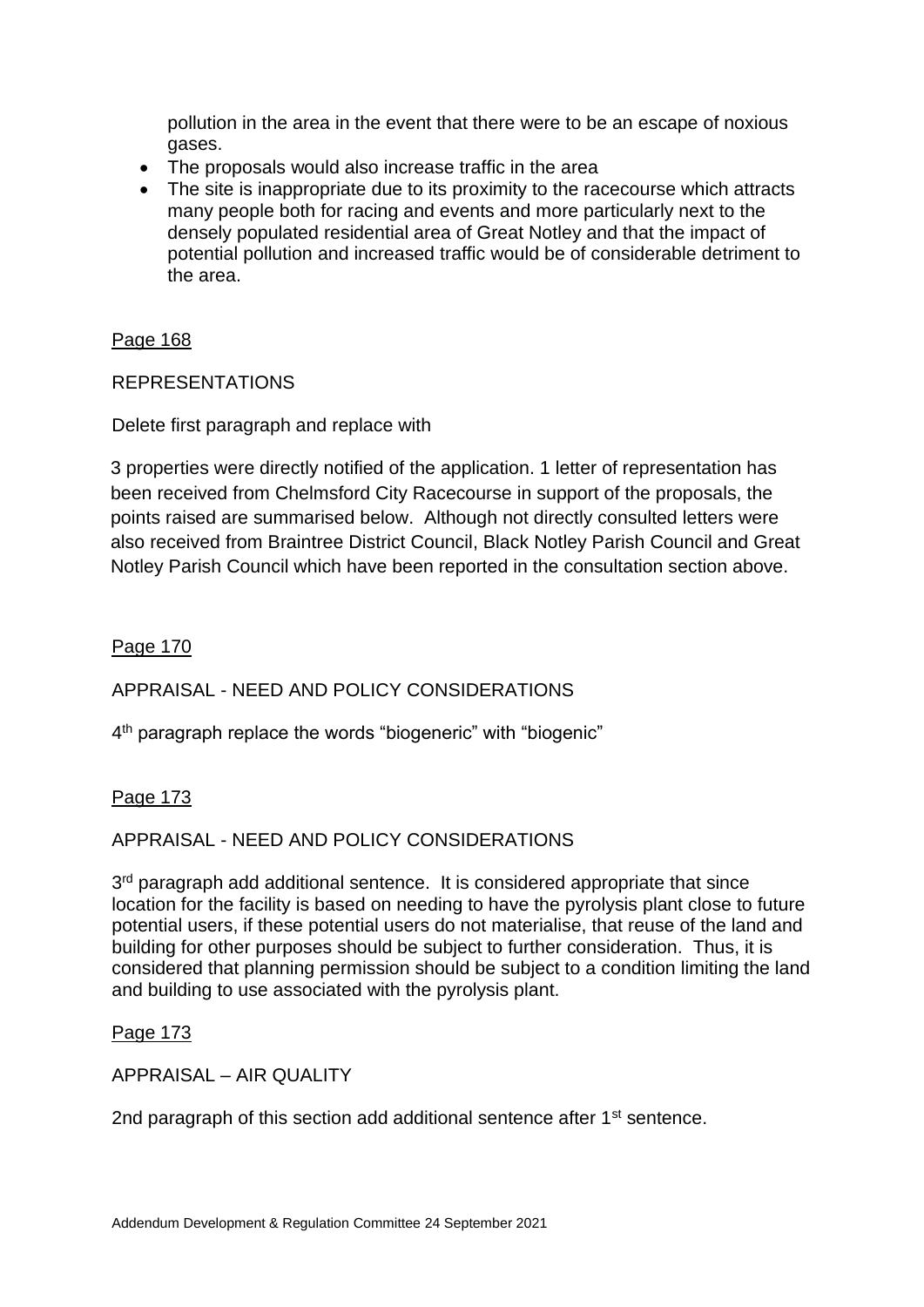BDC, Black Notley Parish Council and Great Notley Parish Council have all raised concerns as to the impact of emissions on local residents and users of the racecourse.

### Page 178

### APPRAISAL - TRAFFIC, HIGHWAYS AND PROW

After 1<sup>st</sup> paragraph add additional paragraph:

While concern has been raised by Black Notley & Great Notley Parish Councils regarding increased HGV traffic, in view of the limited number of HGV movements proposed, the impact is likely to be minimal.

### Page 180

RECOMMENDATION

Delete Condition 3 and replace with

The development hereby permitted shall be carried out in accordance with the details of the application dated 17 May 2021, together with drawings as set out below:

| <b>Drawing No</b>   | <b>Description</b>                         | <b>Last Revision Date</b> |
|---------------------|--------------------------------------------|---------------------------|
| 300.03              | Proposed Site Layout Plan                  | 06.07.2021                |
| 306.01              | Prop Site Location Plan                    | 14.05.2021                |
| 107.00              | <b>Ext Site Block Plan</b>                 | 03.02.2021                |
| 301.04              | Prop Ground Floor Plan                     | 09.02.2021                |
| 302.03              | Prop First Floor Plan                      | 03.02.2021                |
| 303.04              | <b>Prop Elevations</b>                     | 09.02.2021                |
| 304.01              | <b>Prop Section</b>                        | 03.02.2021                |
| 305.02              | Prop Site Roof Plan                        | 03.02.2021                |
| 2114-E06-001        | <b>Exterior Small Power &amp; Lighting</b> | 25.01.2021                |
| Rev 00              | Layout                                     |                           |
| 307.00              | Prop Site layout labels                    | 15.09.2021                |
| SK01.00             | Material Specification (ELE's)             | 20.07.2021                |
| 406.06              | Site Plan - Fencing details                | 17.12.2020                |
| <b>SK3006 Rev 2</b> | <b>General Arrangement of Double</b>       |                           |
|                     | <b>Membrane Gas Holder</b>                 |                           |
| Rev <sub>2</sub>    | Flare - Skid & Concrete Base -             | 22.09.2021                |
|                     | <b>GA Drawing</b>                          |                           |
|                     | Siemens Energy - Container -               | 09.06.2021                |
|                     | Part No. 2005016990 - Sheets 1             |                           |
|                     | & 2                                        |                           |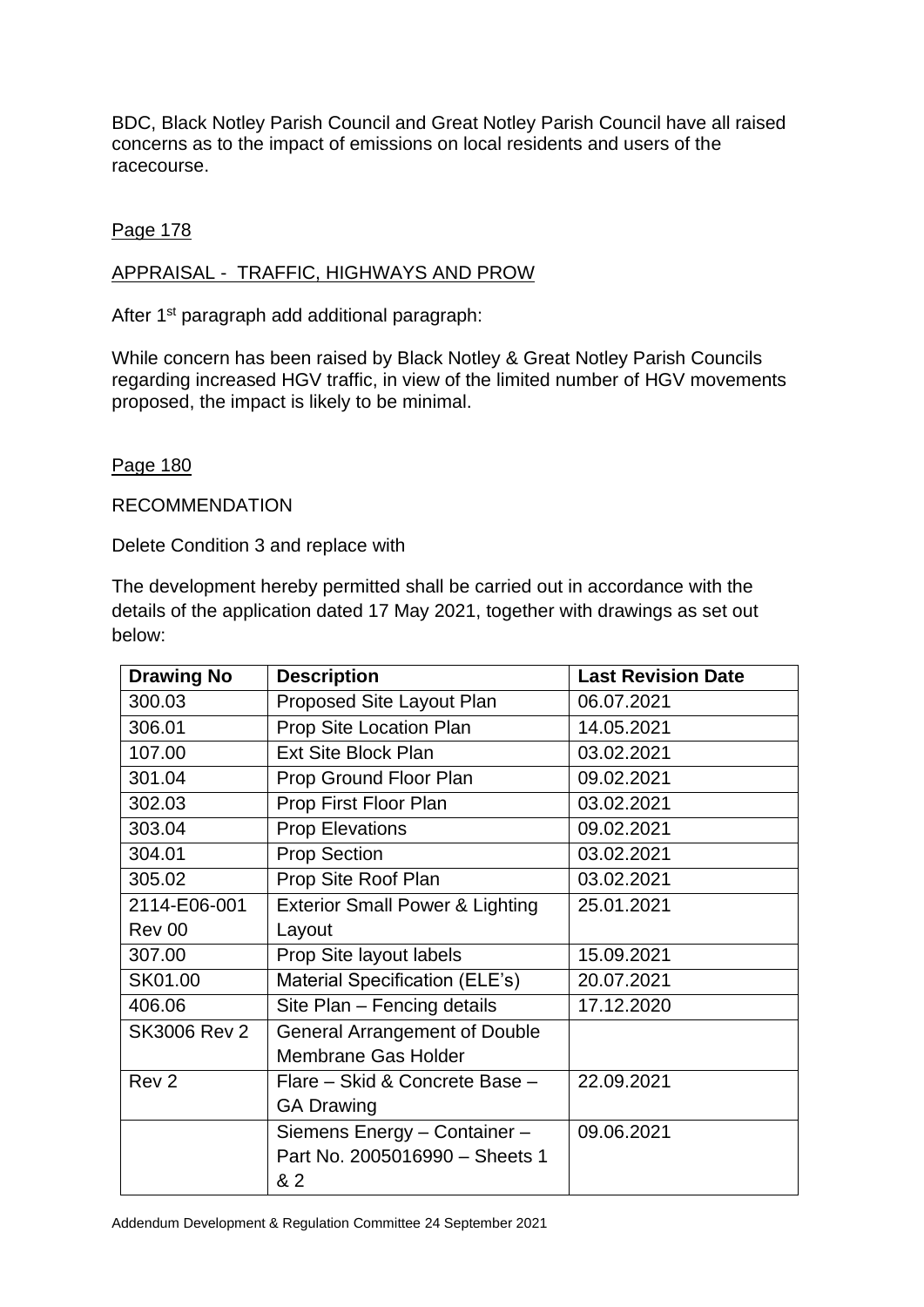| CHEL-ICS-01- | Drainage Design                          | 16.07.2021 |
|--------------|------------------------------------------|------------|
| XX-DR-C-     |                                          |            |
| 0200-T02     |                                          |            |
| CHEL-ICS-01- | Construction Details Sheet 1 of 2        | 30.06.2021 |
| XX-DR-C-     |                                          |            |
| 0400-T02     |                                          |            |
| CHEL-ICS-01- | <b>Construction Details Sheet 2 of 2</b> | 30.06.2021 |
| XX-DR-C-     |                                          |            |
| 0401-T02     |                                          |            |

and in accordance with any non-material amendment(s) as may be subsequently approved in writing by the Waste Planning Authority, except as varied by the following conditions:

## Page 215

### RECOMMENDATION

### Additional condition 68

With the exception of the site access road, the land, building and offices subject of this permission shall only be used for or in association with the operation of the Pyrolysis Plant a sui generis use as per the Town and Country Planning (Use Classes) Order 1987 (as amended). Notwithstanding the provisions of the Town and Country Planning (General Permitted Development) Order 2015 (as amended) or any order revoking and re-enacting that Order with or without modification the land, buildings and offices shall be used for no other purpose.

*Reason: For the avoidance of doubt as to the use of the site and building, to ensure the development does not give rise to environmental and local amenity impacts that have not been previously assessed, to ensure that the development is carried out with the minimum harm to the local environment and in accordance with WLP policies 5, 10, 11 and 12 and CLP policies S4, S8, S11, DM8, DM17, DM18, DM19, DM23, DM25, DM27, DM29 and DM30.*

# **Item 4.2 (DR/18/21/) Bradwell Quarry, Church Road, Bradwell, CM77 8EP, and land south of Cuthedge Lane.**

### Page 189

Heading – Location: should read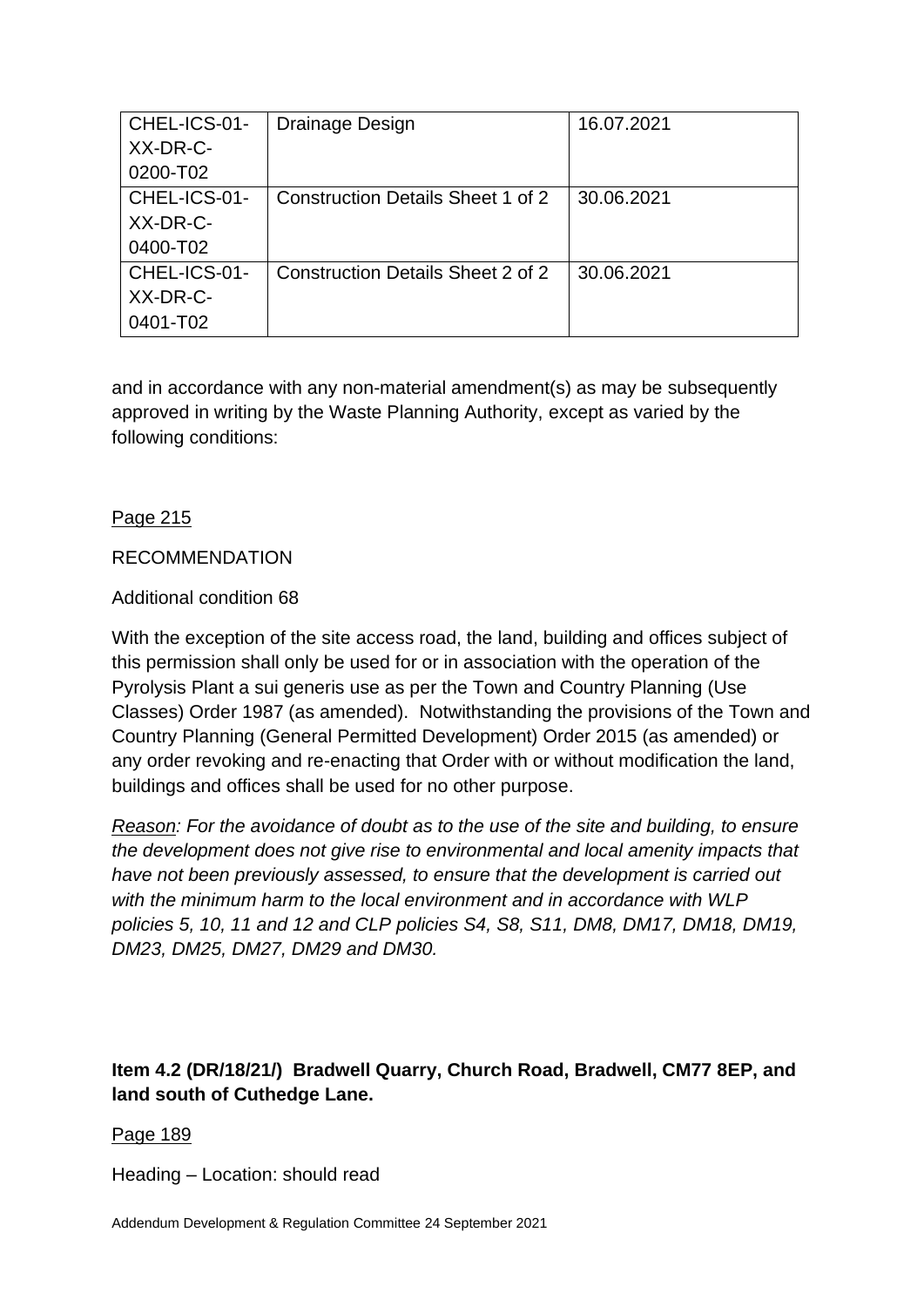Bradwell Quarry, Church Road, Bradwell, CM77 8EP, and land south of Cuthedge Lane.

Page 193

### RECOMMENDED

Replace point ii) And conditions as set out in Appendix 1.

**With** 

ii) And conditions as set out in Appendix 1, which incorporate changes to conditions and reasons taking into account best practice and changes in policy since the original resolution.

### Page 204

RECOMMENDATION – APPENDIX 1 CONDITIONS AND REASONS

### Condition 22

Delete third paragraph as quoted below. This requirement is addressed in planning permission ESS/03/18/BTE for Site A5.

*In addition the frequency of monitoring shall be increased in the following circumstances:*

- *a) during periods of operations within Site A5 that are within 475 to 590m (Amber Zone on drawing 1 dated 11 July 2018 Ref.B3910) from Sheepcotes Farm noise levels shall be monitored on a monthly basis and the results submitted to the Mineral Planning Authority within 2 weeks of the date of monitoring.*
- *b) during periods of operations within Site A5 that are less than 475m (Red and Black zone on drawing 1 dated 11 July 2018 Ref B3910) from Sheepcotes Farm noise levels shall initially be monitored on a fortnightly basis and the results submitted to the Mineral Planning Authority within 1 week of the date of monitoring*
- *c) during periods of the construction and removal of New Field Stockpile (the area of which is defined on drawing 20/01/07 Rev B) noise levels shall be monitored at two monthly intervals and the results submitted to the Mineral Planning Authority within 2 weeks of the date of monitoring.*

### Such Condition 22 now reads

Noise levels shall be monitored at three monthly intervals from the date of the commencement of development at the closest noise sensitive properties to operations on site, the particular noise sensitive locations to be monitored shall have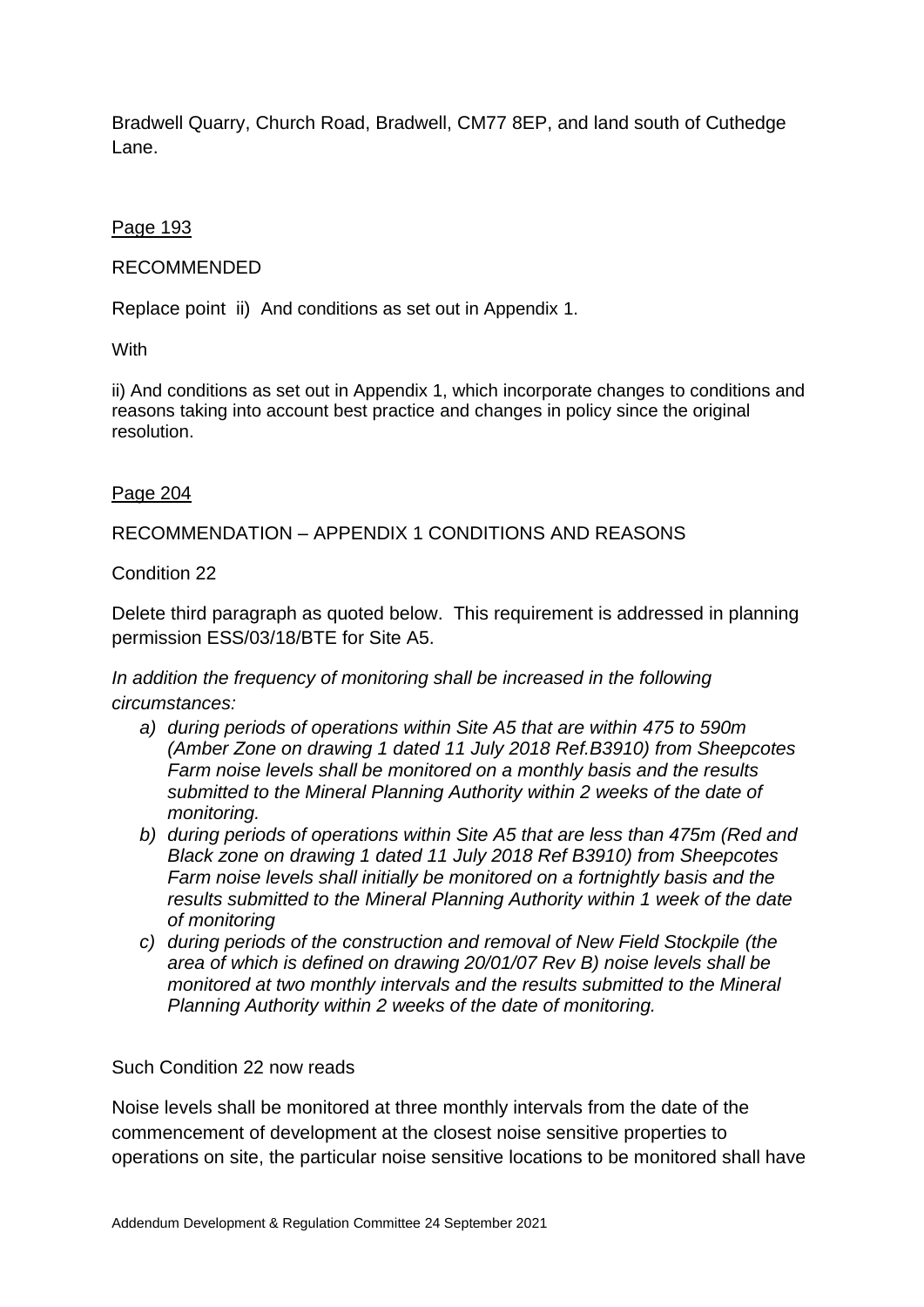been agreed with the Mineral Planning Authority prior to noise monitoring being undertaken.

In addition the frequency of monitoring shall be increased to monthly during periods of operations within Site A7 that are within 300m of Scrip's Farm and when operations are less than 6.2m below original ground level and the results shall be submitted to the Mineral Planning Authority within 2 weeks of the date of monitoring.

The results of the monitoring shall include LA90 and LAeq noise levels, the prevailing weather conditions, details and calibration of the equipment used for measurement and comments on other sources of noise which affect the noise climate. The monitoring shall be carried out for at least 2 separate durations during the working day. The frequency of monitoring may be reduced if the noise monitoring demonstrates that the operations are compliant with the noise limits set out in condition 19, subject to approval in writing by the Mineral Planning Authority. If the results of monitoring show non-compliance with the maximum limits set out within conditions 19 and 20, then noise reduction measures as approved within the noise monitoring management plan agreed under condition 23 shall be implemented.

### Page 209

### RECOMMNEDATION

# Delete condition 41 and replace with

No movement of soils or soil making materials shall take place except when the full depth of soil to be stripped or otherwise transported is in a 'suitably dry soil moisture condition". No movement of soils shall take place between November and March unless a field assessment has been undertaken and it has been agreed with the MPA that the soils are in a "suitably dry soil moisture condition"

"Suitably dry soil moisture condition" is determined by a field assessment of the soil's wetness in relation to its lower plastic limit. The field assessment should be made by attempting to roll a ball of soil into a thread on the surface of a clean plain glazed tile (or plate glass square) using light pressure from the flat of the hand. If the soil crumbles before a long thread of 3mm diameter can be formed, the soil is dry enough to move. The assessment should be carried out on representative samples of each major soil type.

### Page 208 & 215

### RECOMMENDATION